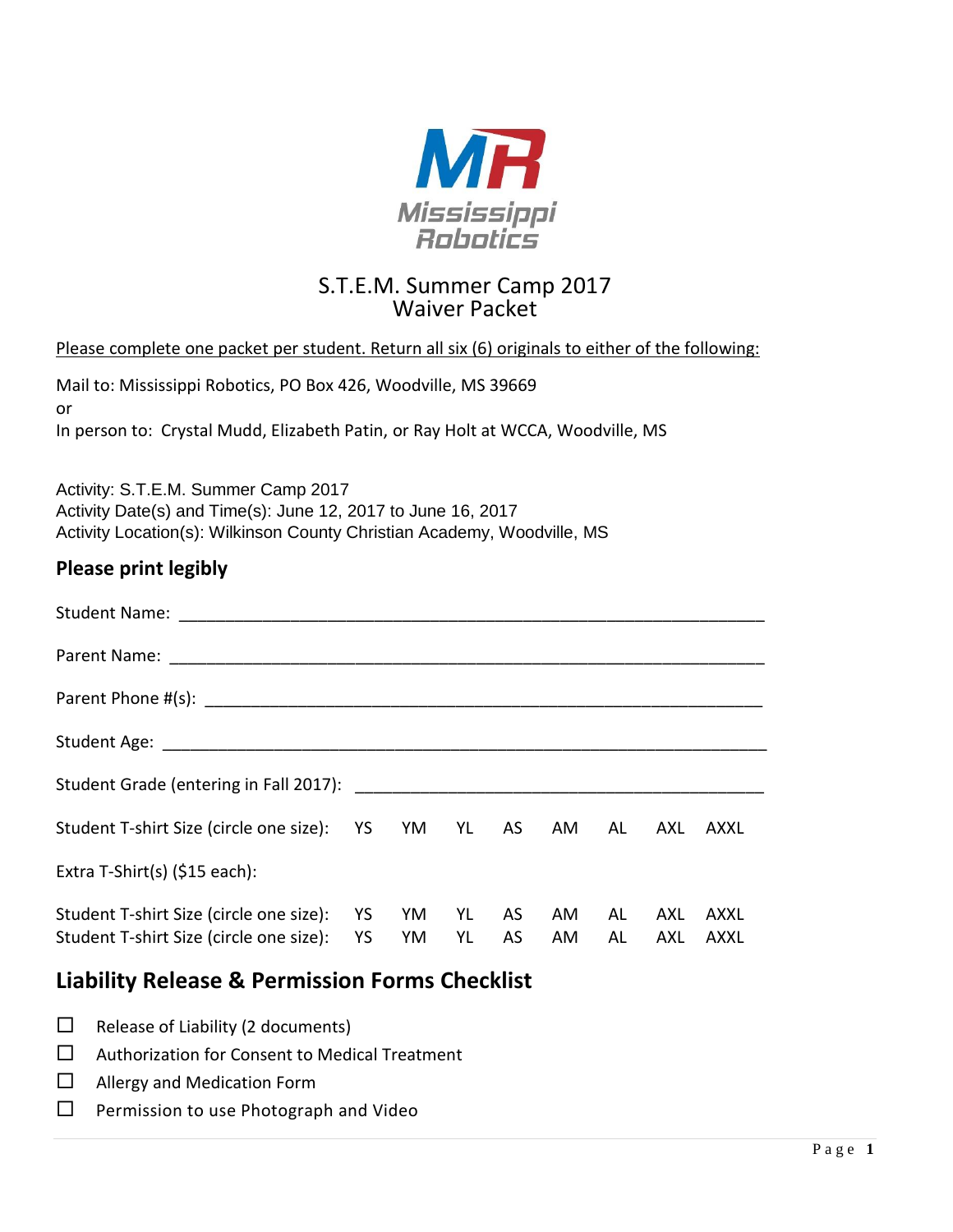#### **RELEASE OF LIABILITY, PROMISE NOT TO SUE, ASSUMPTION OF RISK AND AGREEMENT TO PAY CLAIMS** Mississippi **Robotics**

### Activity: S.T.E.M. Summer Camp 2017 Activity Date(s) and Time(s): June 12, 2017 to June 16, 2017 Activity Location(s): Wilkinson County Christian Academy, Woodville, MS

In consideration for being allowed to participate in this Activity, on behalf of myself and my next of kin, heirs and representatives, I **release from all liability and promise not to sue** STEM Advancement Inc, dba Mississippi Robotics, Wilkinson County Christian Academy, their employees, contractors, officers, directors, board members, volunteers and agents (collectively "Camp") from any and all claims, **including claims of the Camp's negligence,** resulting in any physical or psychological injury (including paralysis and death), illness, damages, or economic or emotional loss I may suffer because of my participation in this Activity, including travel to, from and during the Activity.

I am voluntarily participating in this Activity. I am aware of the risks associated with traveling to/from and participating in this Activity, which include but are not limited to physical or psychological injury, pain, suffering, illness, disfigurement, temporary or permanent disability (including paralysis), economic or emotional loss, and/or death. I understand that these injuries or outcomes may arise from my own or other's actions, inaction, or negligence; conditions related to travel; or the condition of the Activity location(s). **Nonetheless, I assume all related risks, both known or unknown to me, of my participation in this Activity, including travel to, from and during the Activity.**

I agree to **hold** the Camp **harmless** from any and all claims, including attorney's fees or damage to my personal property that may occur as a result of my participation in this Activity, including travel to, from and during the Activity. If the Camp incurs any of these types of expenses, I agree to reimburse the Camp. If I need medical treatment, I agree to be financially responsible for any costs incurred as a result of such treatment. I am aware and understand that I should carry my own health insurance.

## I am 18 years or older. **I understand the legal consequences of signing this document, including (a) releasing the Camp from all liability, (b) promising not to sue the Camp, (c) and assuming all risks of participating in this Activity, including travel to, from and during the Activity.**

I understand that this document is written to be as broad and inclusive as legally permitted by the State of Mississippi. I agree that if any portion is held invalid or unenforceable, I will continue to be bound by the remaining terms.

I have read this document, and I am signing it freely. No other representations concerning the legal effect of this document have been made by me.

| <b>Participant Signature:</b> |       |
|-------------------------------|-------|
| Parent Phone #(s): _____      |       |
| Participant Name (print):     | Date: |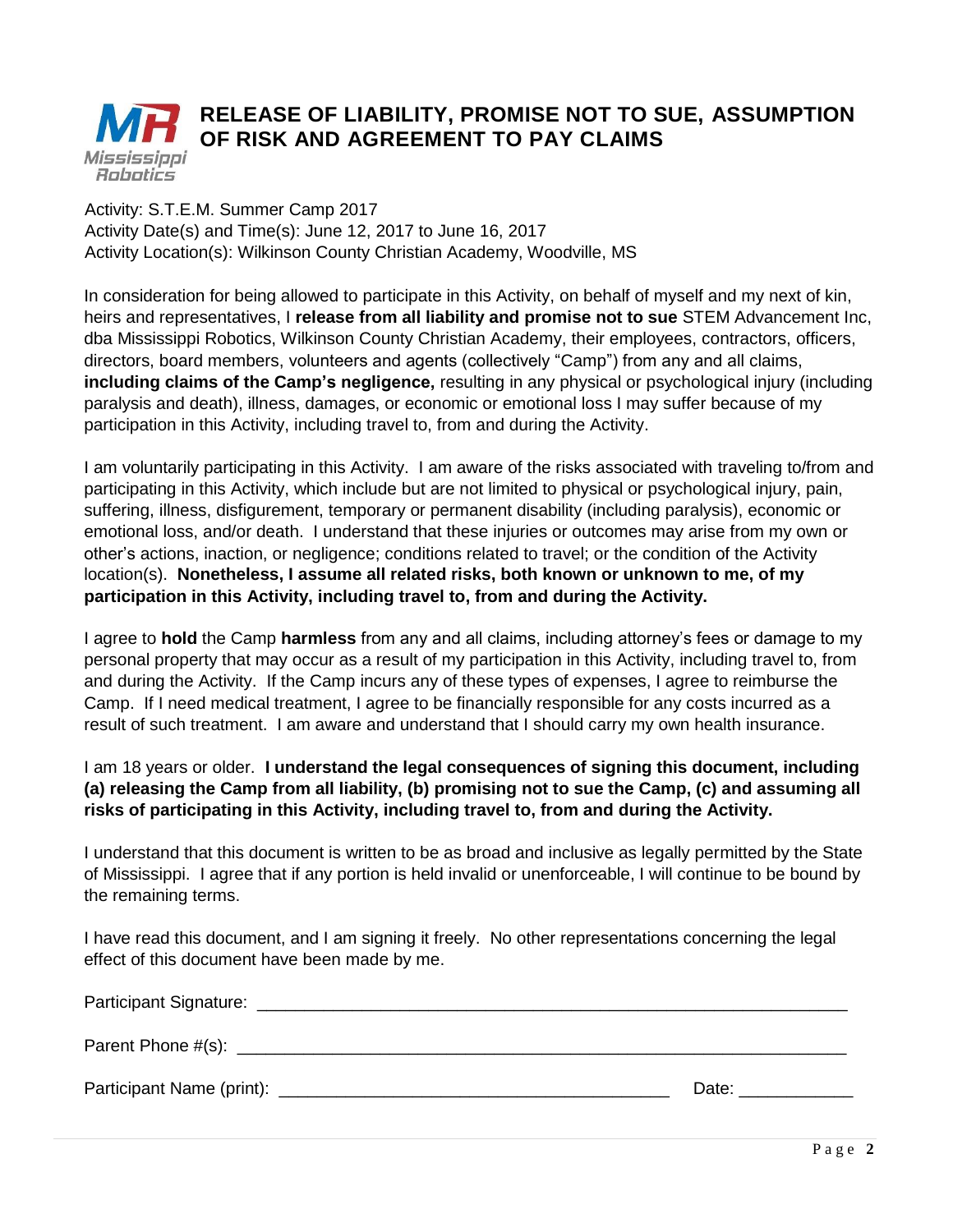*If Participant is under 18 years of age, the following page is also required.*



## *If Participant is under 18 years of age*:

 Activity: S.T.E.M. Summer Camp 2017 Activity Date(s) and Time(s): June 12, 2017 to June 16, 2017 Activity Location(s): Wilkinson County Christian Academy, Woodville, MS

I am the parent or legal guardian of the Participant. **I understand the legal consequences of signing this document, including (a) releasing Mississippi Robotics and WCCA from all liability on my and the Participant's behalf, (b) promising not to sue on my and the Participant's behalf, (c) and assuming all risks of the Participant's participation in this Activity, including travel to, from and during the Activity.** I allow Participant to participate in this Activity. I understand that I am responsible for the obligations and acts of Participant as described in this document. I agree to be bound by the terms of this document.

I have read this document, and I am signing it freely. No other representations concerning the legal effect of this document have been made by me.

\_\_\_\_\_\_\_\_\_\_\_\_\_\_\_\_\_\_\_\_\_\_\_\_\_\_\_\_\_\_\_\_\_\_\_\_\_\_\_\_\_\_\_\_\_\_\_\_\_\_\_\_\_\_\_\_\_\_\_\_\_\_\_\_\_\_\_ Signature of Minor Participant's Parent/Guardian

\_\_\_\_\_\_\_\_\_\_\_\_\_\_\_\_\_\_\_\_\_\_\_\_\_\_\_\_\_\_\_\_\_\_\_\_\_\_\_\_\_\_\_\_\_\_\_\_\_\_\_\_\_\_\_\_\_\_\_\_\_\_\_\_\_\_\_ Name of Minor Participant's Parent/Guardian (print)

\_\_\_\_\_\_\_\_\_\_\_\_\_\_\_\_\_\_\_\_\_\_\_\_\_\_\_\_\_\_\_\_\_\_\_\_\_\_\_\_\_\_\_\_\_\_\_\_\_\_\_\_\_\_\_\_\_\_\_\_\_\_\_\_\_\_\_ Phone #(s) of Minor Participant's Parent/Guardian

\_\_\_\_\_\_\_\_\_\_\_\_\_\_\_\_\_\_\_\_\_\_\_\_\_\_\_\_\_\_\_\_\_\_\_\_\_\_\_\_\_\_\_\_\_\_\_\_ \_\_\_\_\_\_\_\_\_\_\_\_\_\_\_\_\_ Minor Participant's Name Date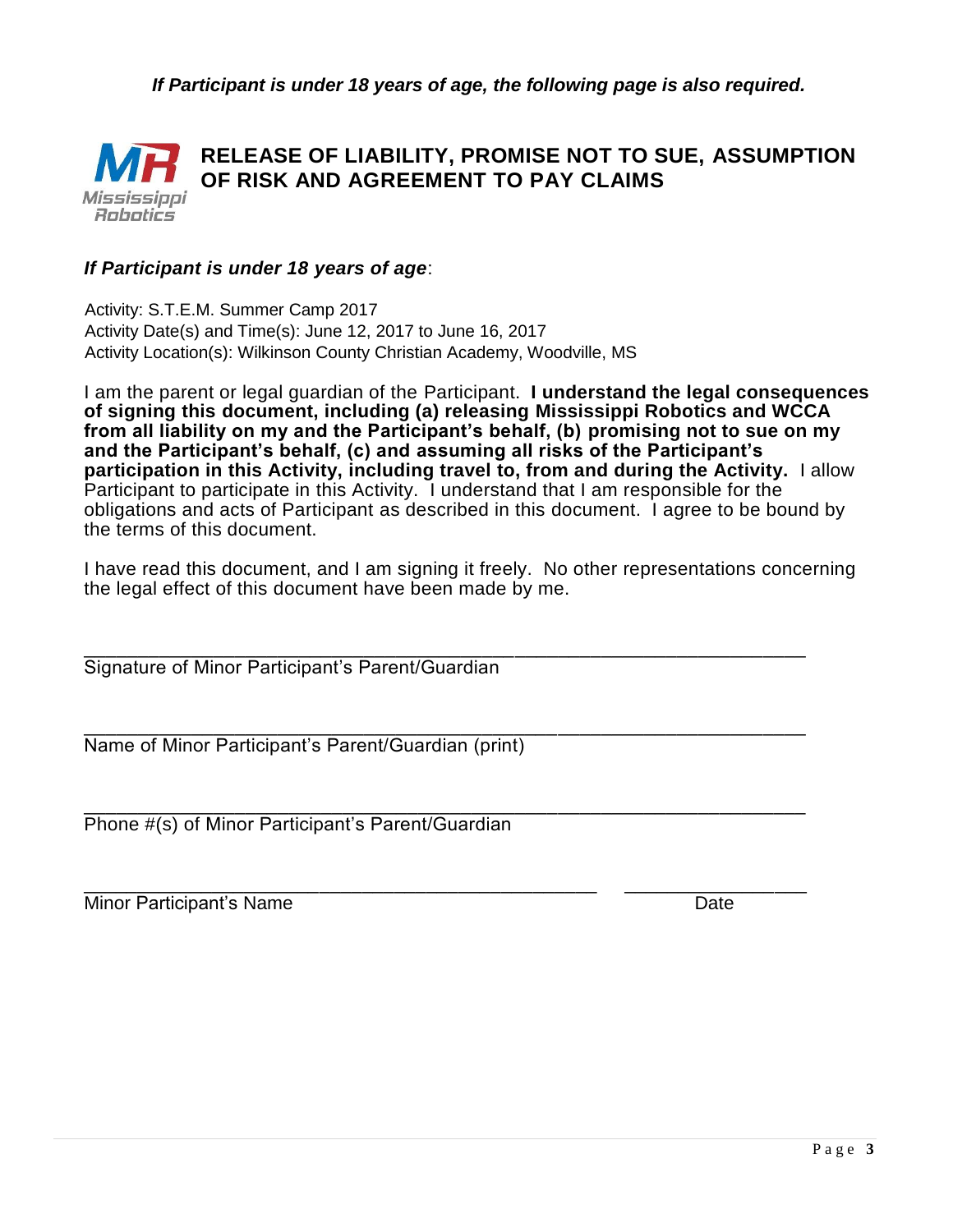

## **Authorization for Consent to Medical Treatment**

Activity: S.T.E.M. Summer Camp 2017 Activity Date(s) and Time(s): June 12, 2017 to June 16, 2017 Activity Location(s): Wilkinson County Christian Academy, Woodville, MS

|  |  |  |                                                                                       | Any individual under the age of 18 years without a completed Consent to Medical Treatment form on |  |
|--|--|--|---------------------------------------------------------------------------------------|---------------------------------------------------------------------------------------------------|--|
|  |  |  | file prior to the start of camp will not be able to participate in any camp activity. |                                                                                                   |  |

The directors and staff are not responsible for any medical, dental or other expenses resulting from accidents.

The undersigned Parent/Guardian of

(Participant's Full Name) \_\_\_\_\_\_\_\_\_\_\_\_\_\_\_\_\_\_\_\_\_\_\_\_\_\_\_\_\_\_\_\_\_\_\_\_\_\_\_\_\_\_, who is \_\_\_\_\_\_\_ years old,

hereby authorize the S.T.E.M. Summer Camp 2017 staff to consent to any diagnostic procedure (including x‐rays), to the administration of any medical or surgical treatment, or to any hospital care when any, or all are rendered under the general supervision of any physician and/or surgeon licensed under the provisions of the Medical Practice Act. My child is in good health and I know of no medical reason why he/she cannot participate in any camp activities.

This authorization is given in advance of any specific diagnosis, treatment or medical care being required.

Parent/Guardian Print Name: \_\_\_\_\_\_\_\_\_\_\_\_\_\_\_\_\_\_\_\_\_\_\_\_\_\_\_\_\_\_\_\_\_\_\_\_\_\_\_\_\_\_\_\_\_\_\_\_\_\_\_\_\_\_\_\_\_\_\_

Parent Phone #(s): \_\_\_\_\_\_\_\_\_\_\_\_\_\_\_\_\_\_\_\_\_\_\_\_\_\_\_\_\_\_\_\_\_\_\_\_\_\_\_\_\_\_\_\_\_\_\_\_\_\_\_\_\_\_\_\_\_\_\_\_\_\_\_\_\_\_\_\_

Parent/Guardian Signature: \_\_\_\_\_\_\_\_\_\_\_\_\_\_\_\_\_\_\_\_\_\_\_\_\_\_\_\_\_\_\_\_\_\_\_\_\_\_\_\_\_\_\_\_\_\_\_\_\_\_\_\_\_\_\_\_\_\_\_\_\_

| Date: |  |
|-------|--|
|       |  |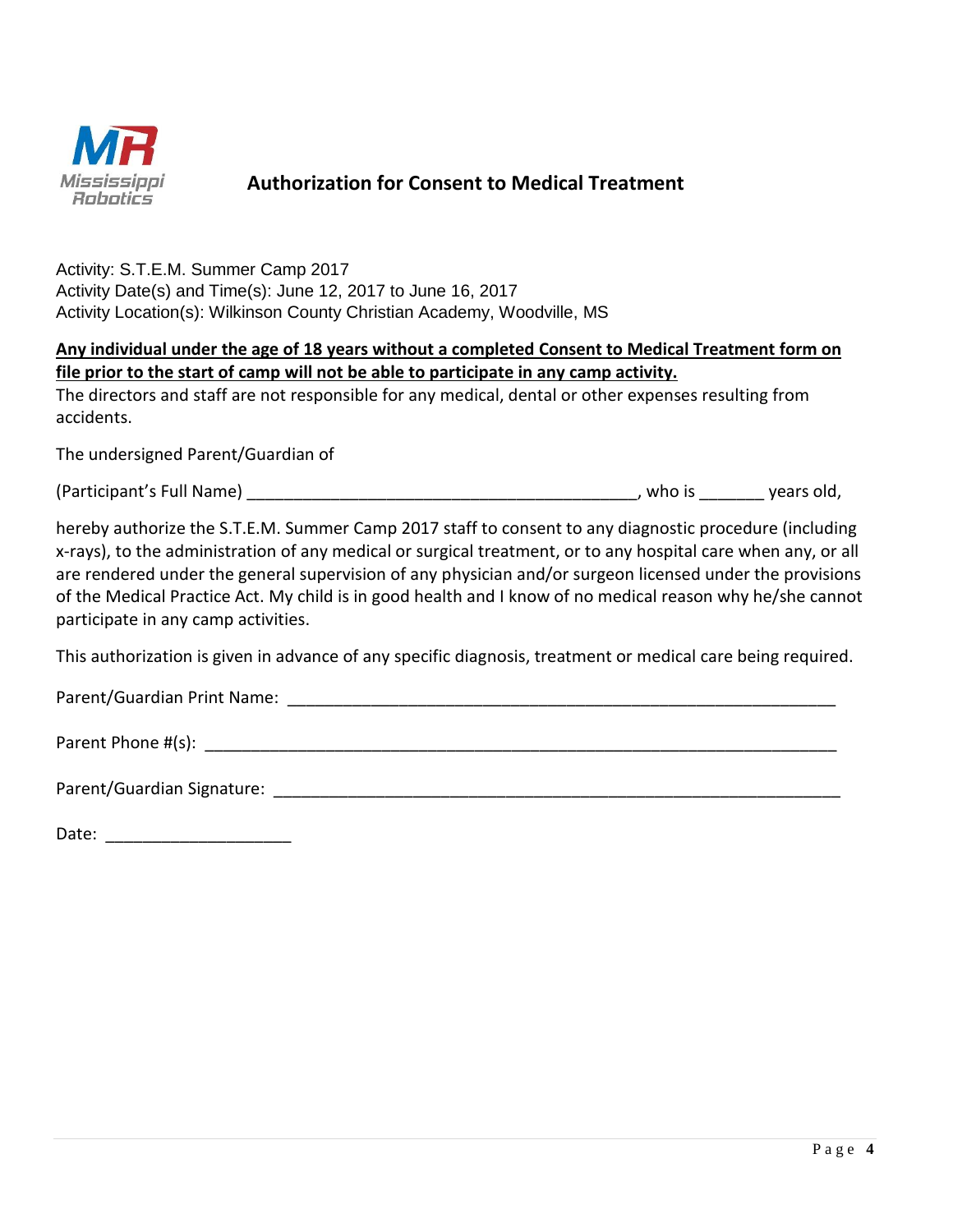

Activity: S.T.E.M. Summer Camp 2017 Activity Date(s) and Time(s): June 12, 2017 to June 16, 2017 Activity Location(s): Wilkinson County Christian Academy, Woodville, MS

Student Name (Please print): \_\_\_\_\_\_\_\_\_\_\_\_\_\_\_\_\_\_\_\_\_\_\_\_\_\_\_\_\_\_\_\_\_\_\_\_\_\_\_\_\_\_\_\_\_\_\_\_\_\_\_\_\_\_\_

Date of Birth:  $\Box$ 

This form must include all medications (over the counter and prescription) that a student is allowed to have in their possession during the S.T.E.M. Summer Camp 2017.

| <b>Medication (name, dosage)</b> | When Taken (specific times) | <b>Purpose</b> |
|----------------------------------|-----------------------------|----------------|
|                                  |                             |                |
|                                  |                             |                |
|                                  |                             |                |
|                                  |                             |                |
|                                  |                             |                |

My student has my permission to possess and take the above medication as described above while attending S.T.E.M. Summer Camp 2017 on the WCCA campus.

Please list all known allergies including food, drug, latex, and insect stings.

| Date: |
|-------|

\_\_\_\_\_\_\_\_\_\_\_\_\_\_\_\_\_\_\_\_\_\_\_\_\_\_\_\_\_\_\_\_\_\_\_\_\_\_\_\_\_\_\_\_\_\_\_\_\_\_\_\_\_\_\_\_\_\_\_\_\_\_\_\_\_\_\_\_\_\_\_\_\_\_\_\_\_\_\_\_\_\_\_\_

\_\_\_\_\_\_\_\_\_\_\_\_\_\_\_\_\_\_\_\_\_\_\_\_\_\_\_\_\_\_\_\_\_\_\_\_\_\_\_\_\_\_\_\_\_\_\_\_\_\_\_\_\_\_\_\_\_\_\_\_\_\_\_\_\_\_\_\_\_\_\_\_\_\_\_\_\_\_\_\_\_\_\_\_